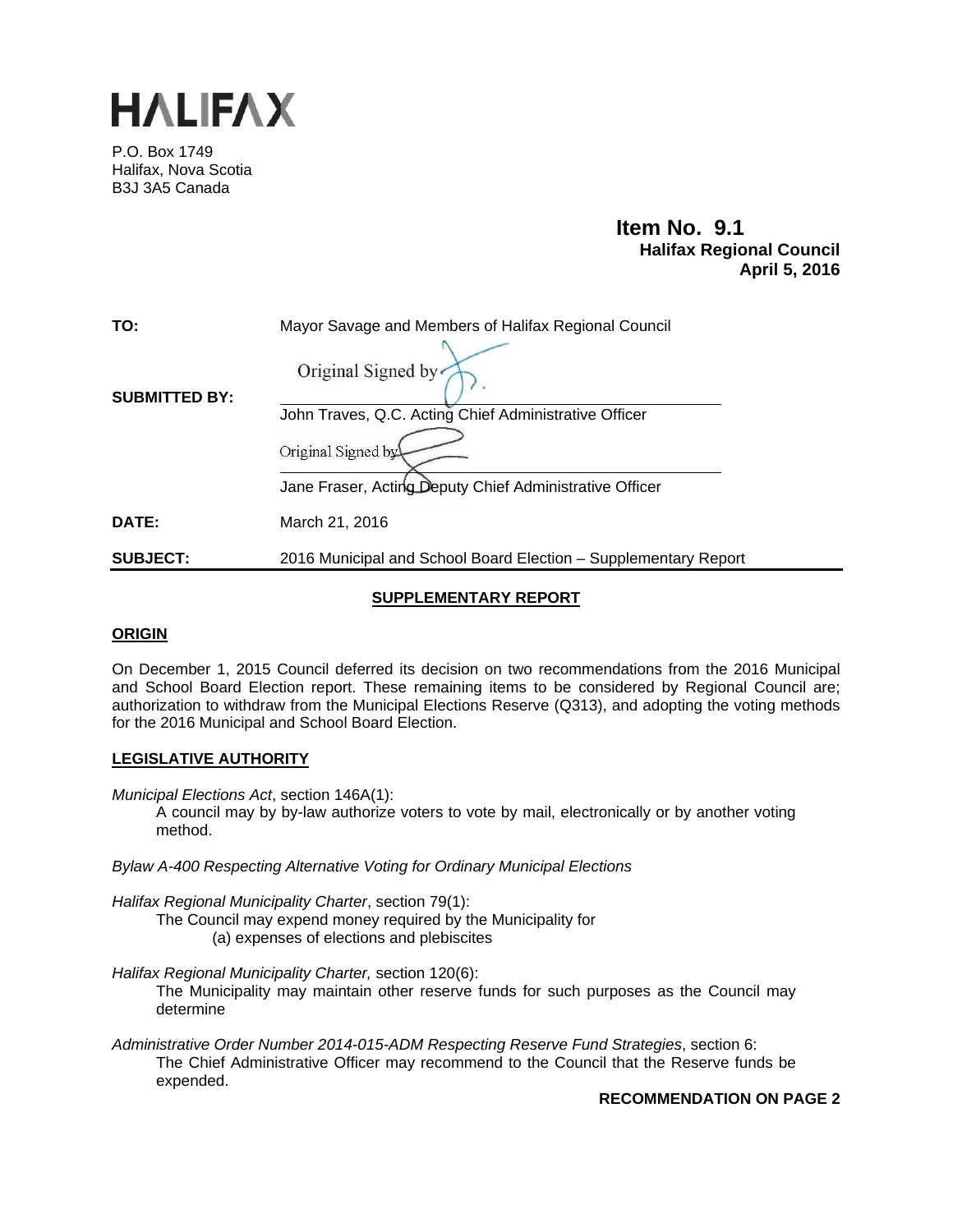#### **RECOMMENDATION**

It is recommended that Halifax Regional Council:

- 1. Authorize the withdrawal from Q313 Municipal Elections Reserve to fund municipal and school board election expenses incurred within A125 Elections. Withdrawal amounts not to exceed \$2,200,000 as outlined in the Audit and Finance Standing Committee report dated November 20, 2015; and
- 2. Adopt Option 1, as outlined in Appendix A of the staff report dated November 4, 2015, as the method of voting in the 2016 Municipal and School Board Elections, which is to utilize both evoting and in-person polls for a shorter period of time during the entire period of advanced polling and retain in-person polls with paper ballots only on Election Day.

#### **BACKGROUND**

In 2015, Request for Proposal (RFP) # P15-237 was issued to procure internet and telephone voting services for the 2016 Municipal and School Board elections.

On November 10, 2015 based on a recommendation from staff, Regional Council awarded a standing offer of agreement to Intelivote for the provision of electronic voting services for the 2016 Municipal Election and any subsequent by-elections within the four year term of Council subject to approval of Halifax Regional Council of an integrated internet and telephone voting strategy in accordance with section 146A of the *Municipal Election Act*. In late November 2015, staff was made aware of financial issues surrounding the selected vendor, Intelivote and the Atlantic Canada Opportunities Agencies. At the December 1, 2015 Council meeting staff provided an update on the e-voting vendor matter to Regional Council. As a result, Regional Council deferred parts of the recommendation to approve electronic voting and a withdrawal from the reserve to fund the 2016 election, to allow staff to investigate the matter and return to Council with additional information.

Staff presented a report to Council In-Camera session on March 8, 2016 on e-voting. Regional Council ratified the following in camera resolution at the public meeting:

"That Halifax Regional Council authorize the Chief Administrative Officer to execute a Consent to Assignment, approving the Assignment Agreement executed by Intelivote Systems Inc. (ISI), and Scytl Canada for the provision of e-Voting Services, for the 2016 Municipal Election, and any special elections or plebiscites to April 17, 2020.

It is further recommended that the private and confidential report dated March 3, 2016 not be released to the public."

The consent to assignment was executed by the Acting Chief Administrative Officer on March 17, 2016.

As the contract for the provision of E-voting solutions is a four year contract, which may include any special elections or plebiscites, staff has issued an additional RFP to secure a secondary solution, that could provide E-voting services should the vendor of (RFP) # P15-237 prove unable to deliver on the original contract at any time over the four year duration of the contract. The RFP was issued on March 3, 2016 and closed on March 17. The RFP for a secondary solution has yielded two solutions, an evaluation will occur and staff will keep Regional Council apprised.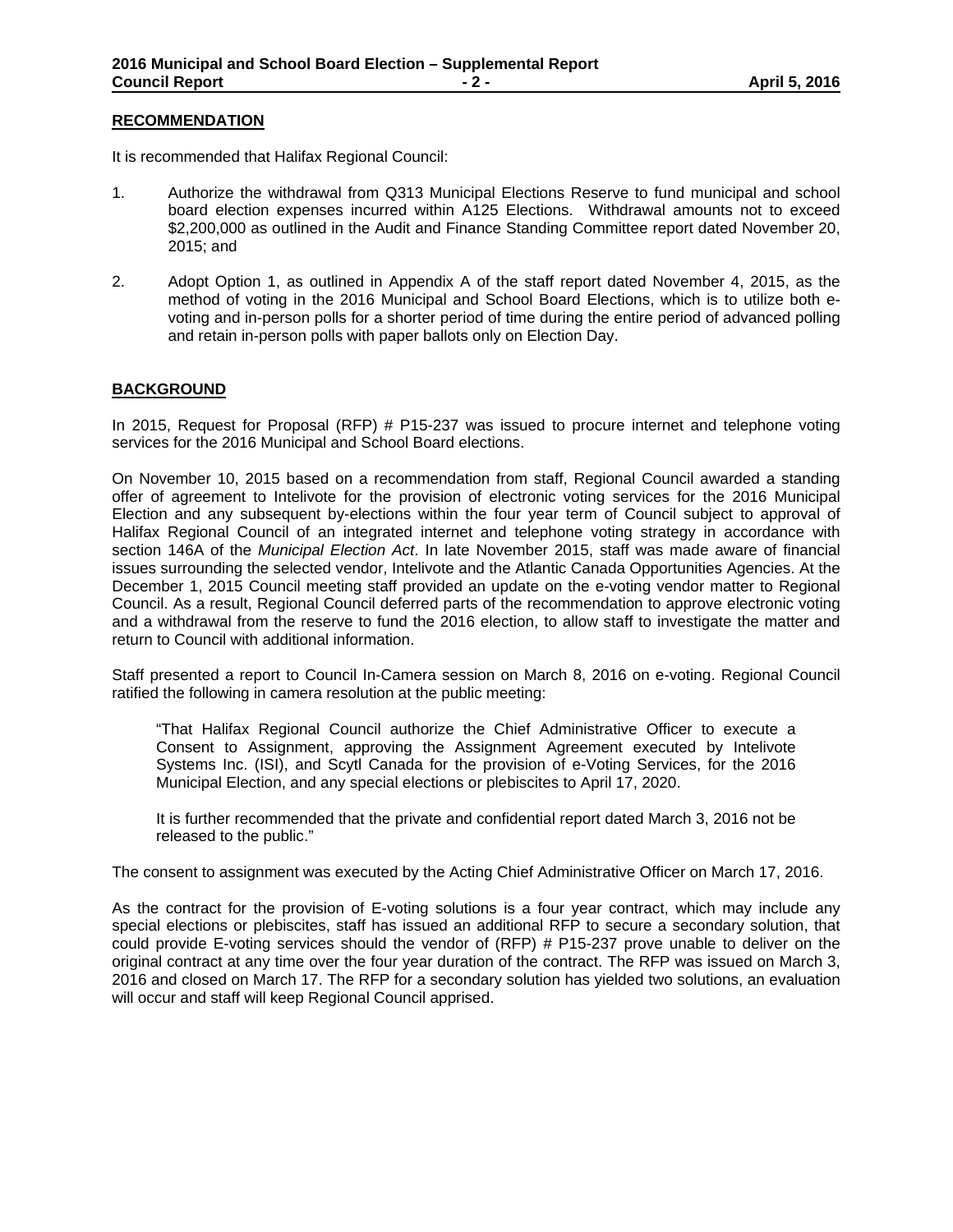#### **DISCUSSION**

With the assignment of the contract and issuance of a secondary RFP, staff has undertaken the necessary actions to best mitigate the risk to the municipality. The deferred recommendations regarding the reserve withdrawal and the methods of voting may be considered by Regional Council at this time.

Staff will return to Regional Council in the future to set the dates for alternative voting.

#### **FINANCIAL IMPLICATIONS**

There are no additional financial implications associated with adopting the recommendation as the assignee will assume the terms and conditions, including financing as outlined in the standing agreement executed by Intelivote.

#### **COMMUNITY ENGAGEMENT**

The municipality completed a citizen engagement initiative with respect to elections. Where possible, input from the public will be referenced and incorporated in the 2016 planning process.

#### **ATTACHMENTS**

Attachment 1 Staff Report on the 2016 Municipal and School Board Election (December 1, 2015 meeting of Regional Council Item 14.2.1).

A copy of this report can be obtained online at http://www.halifax.ca/council/agendasc/cagenda.php then choose the appropriate meeting date, or by contacting the Office of the Municipal Clerk at 902.490.4210, or Fax 902.490.4208.

Report Prepared by: Lori McKinnon, Election Coordinator and Assistant Returning Officer, 902.476.2324 Report Approved by: Kevin Arjoon, Municipal Clerk, 902.490.6456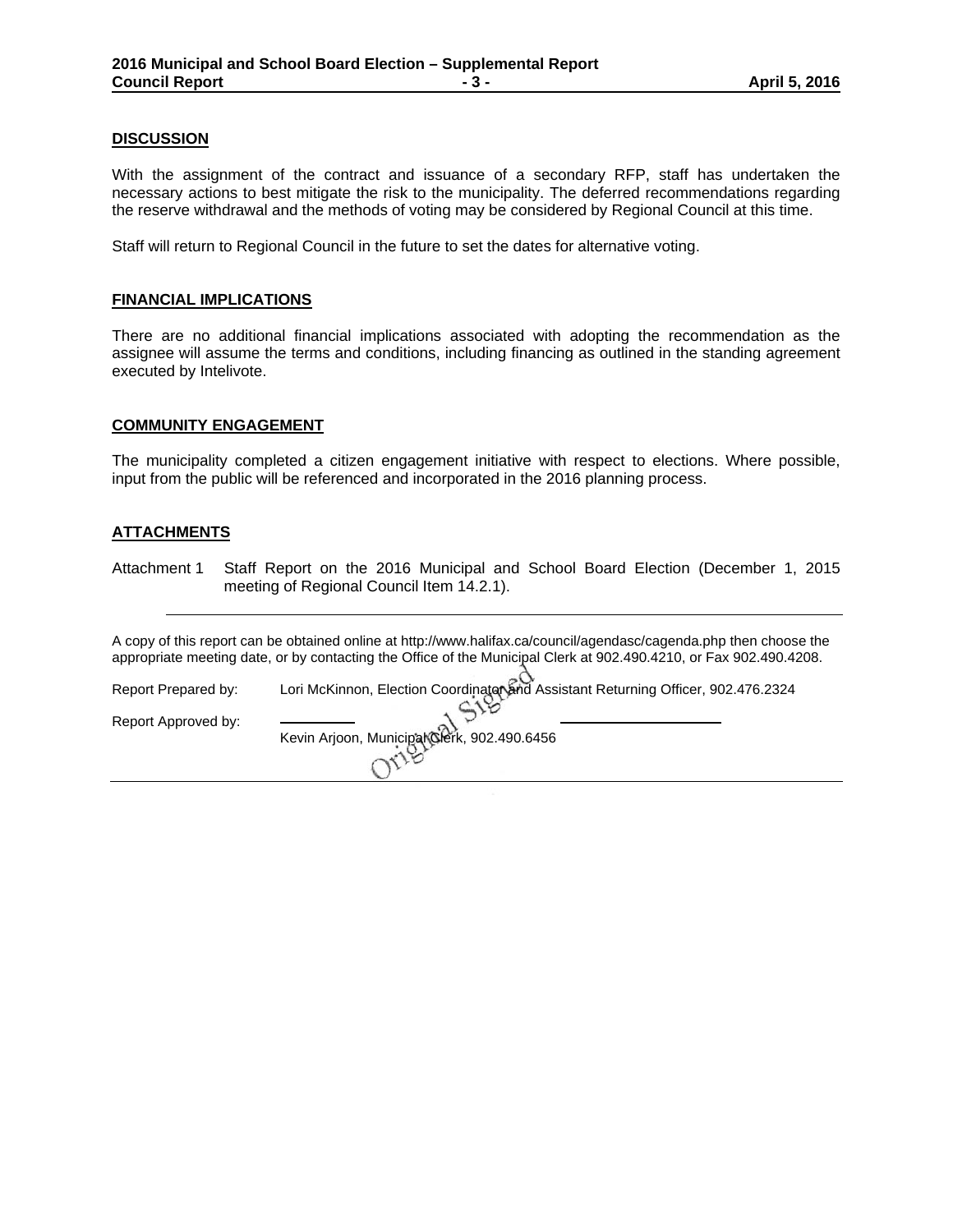**HALIFAX** 

P.O. Box 1749 Halifax, Nova Scotia B3J 3A5 Canada

#### **Item No. 14.2.1 Halifax Regional Council December 1, 2015**

| TO:                  | Mayor Savage and Members of Halifax Regional Council                    |  |  |  |
|----------------------|-------------------------------------------------------------------------|--|--|--|
| <b>SUBMITTED BY:</b> | Original Signed                                                         |  |  |  |
|                      | Councillor Linda Mosher, Vice-Chair, Audit & Finance Standing Committee |  |  |  |
| DATE:                | November 20, 2015                                                       |  |  |  |
| <b>SUBJECT:</b>      | 2016 Municipal and School Board Election                                |  |  |  |

#### **ORIGIN**

November 18, 2015 meeting of the Audit & Finance Standing Committee, Item No. 9.1.5.

#### **LEGISLATIVE AUTHORITY**

Audit & Finance Standing Committee Terms of Reference section 3.8, which states "to review and make recommendations on proposals coming to Halifax Regional Council outside of the annual budget or tender process including but not limited to:

- New Programs or services not yet approved
- Programs or services that are being substantially altered
- Proposed changes in operating or budget items
- Committing of funds where there is insufficient approved budget, or,
- New or increased capital projects not included in the approved budget
- Increases in project budget due to cost sharing
- Creation or modification of reserves and withdrawals not approved in the approved budget

#### **RECOMMENDATION**

It is recommended by the Audit & Finance Standing Committee that Halifax Regional Council Regional Council:

- 1. Authorize the withdrawal from 0313 Municipal Elections Reserve to fund municipal and school board election expenses incurred in A125 Elections. Withdrawal amounts not to exceed \$2,200,000.
- 2. Refer the recommendations in regard to the conduct of the 2016 Municipal and School Board elections to Regional Council for their consideration.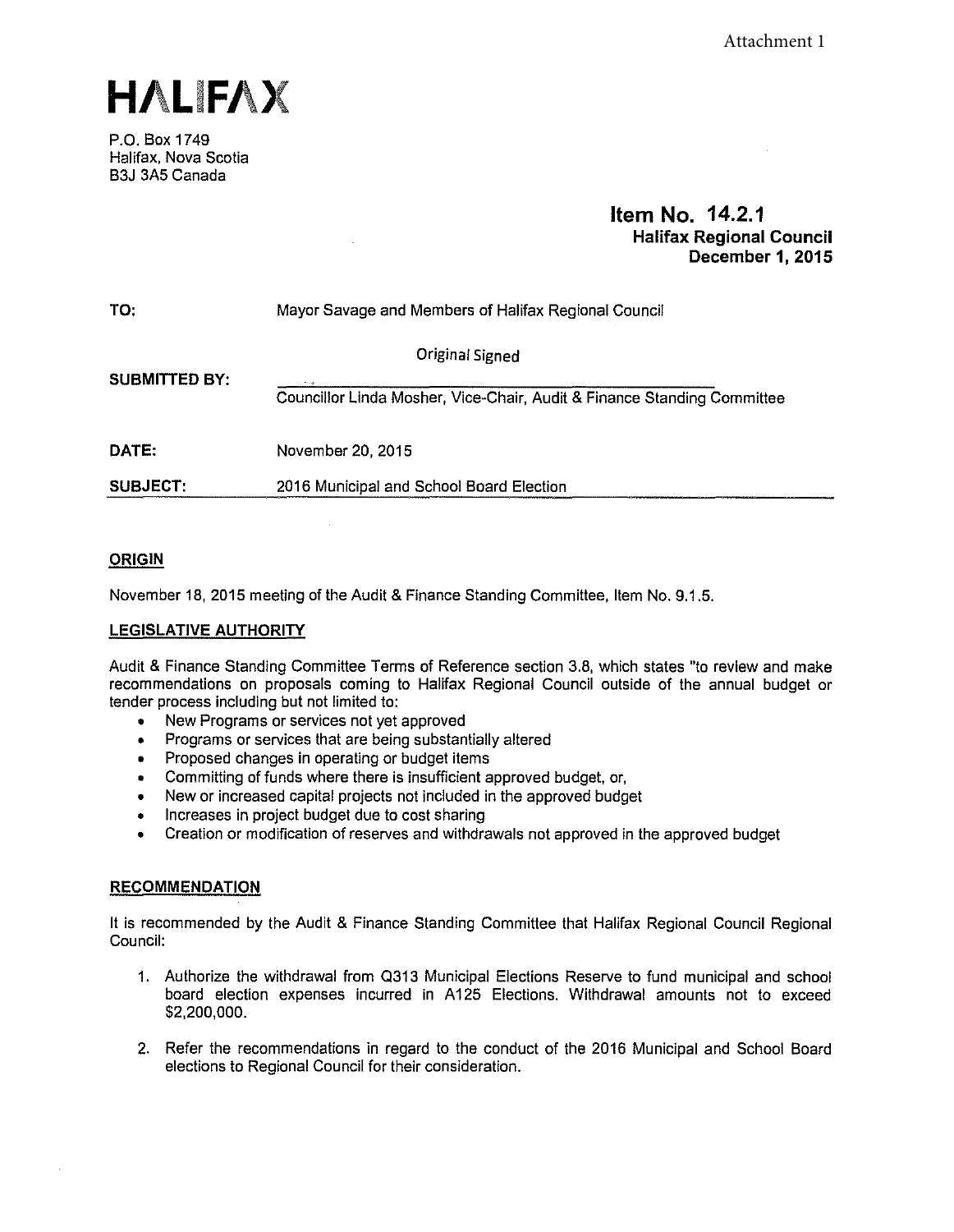#### **BACKGROUND**

A staff report dated November 4, 2015 pertaining to the 2016 Municipal and School Board Elections was before the Audit & Finance Standing Committee at its meeting held on November 18, 2015.

For further information please refer to the attached staff report dated November 4, 2015.

#### **DISCUSSION**

The Audit & Finance Standing Committee considered this matter at its meeting held on November 18, 2015 and forwarded the recommendation to Halifax Regional Council as outlined in this report.

#### **FINANCIAL IMPLICATIONS**

As outlined in the attached staff report dated November 4, 2015

#### **COMMUNITY ENGAGEMENT**

All meetings of the Audit & Finance Standing Committee are open to the public. The agenda and reports are provided online in advance of the meeting.

#### **ENVIRONMENTAL IMPLICATIONS**

Not applicable.

#### **ALTERNATIVES**

The Audit & Finance Standing Committee did not discuss alternatives.

#### **ATTACHMENTS**

1. Staff report dated November 4, 2015

A copy of this report can be obtained online at http://www.halifax.ca/council/agendasc/cagenda.php then choose the appropriate meeting date, or by contacting the Office of the Municipal Clerk at 902.490.4210, or Fax 902.490.4208.

Report Prepared by: Liam MacSween, Legislative Assistant, 902.490.6521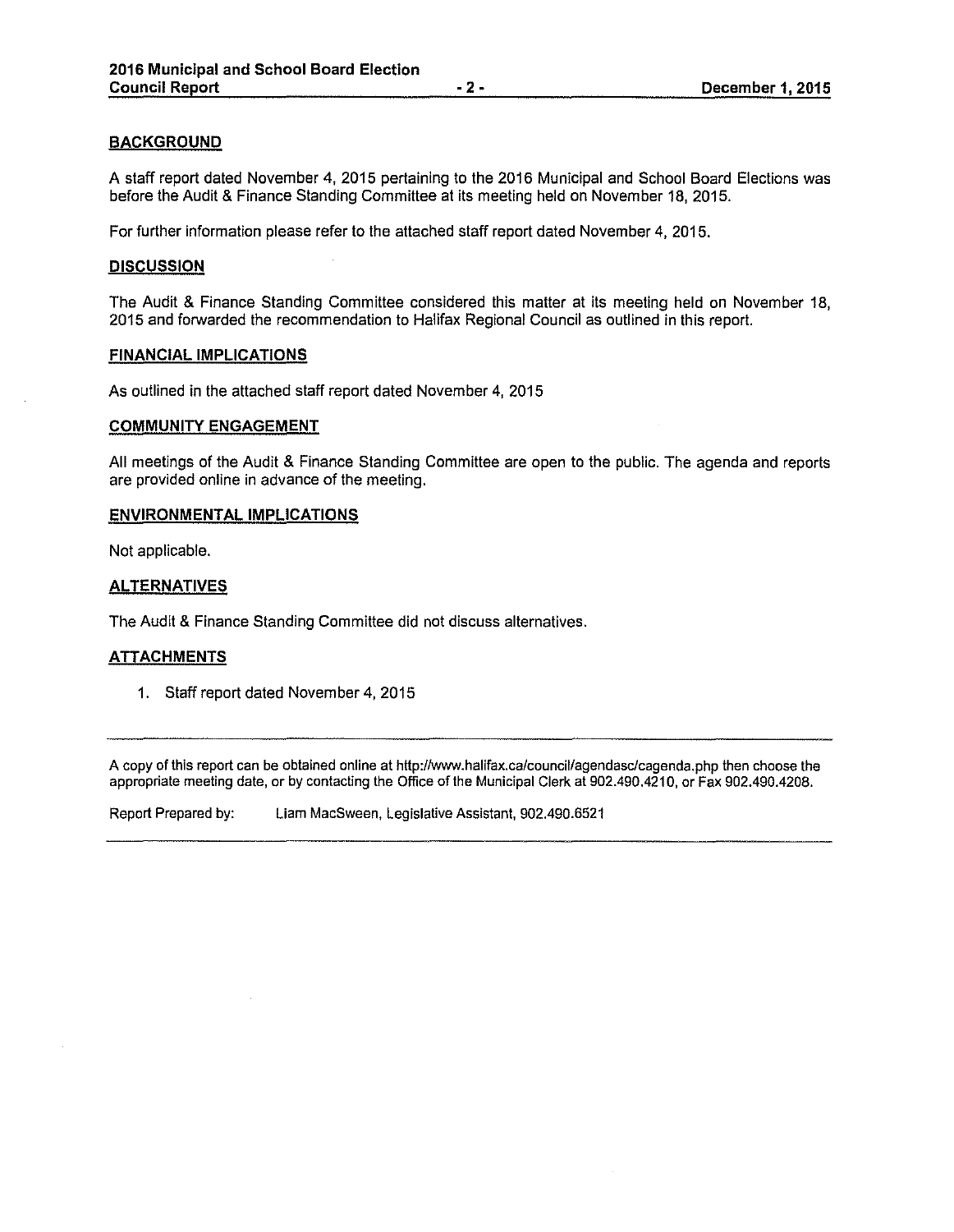

P.O. Box 1749 Halifax, Nova Scotia B3J 3A5 Canada

### **Attachment 1 Audit & Finance Standing Committee November 18, 2015**

| TO:                  | Chair and Members of Audit & Finance Standing Committee |  |  |
|----------------------|---------------------------------------------------------|--|--|
|                      | Original Signed                                         |  |  |
| <b>SUBMITTED BY:</b> |                                                         |  |  |
|                      | Richard Butts, Chief Administrative Officer             |  |  |
| DATE:                | November 4, 2015                                        |  |  |
| <b>SUBJECT:</b>      | 2016 Municipal and School Board Election                |  |  |

#### **ORIGIN**

The Election Office has commenced planning for the 2016 Municipal and School Board elections, and direction from Council regarding methods of voting is required in order to proceed with election planning.

#### **LEGISLATIVE AUTHORITY**

Audit & Finance Standing Committee Terms of Reference section 3.8, which states "to review and make recommendations on proposals coming to Halifax Regional Council outside of the annual budget or tender process including but not limited to:

- New Programs or services not yet approved
- Programs or services that are being substantially altered
- Proposed changes in operating or budget items
- Committing of funds where there is insufficient approved budget, or,
- New or increased capital projects not included in the approved budget
- Increases in project budget due to cost sharing
- Creation or modification of reserves and withdrawals not approved in the approved budget

Halifax Charter, Section 120(6) - The Municipality may maintain other reserve funds for such purposes as the Council may determine; and the Halifax Regional Municipality Reserve Policy - No reserve funds will be expended without the CAO's recommendation and Council approval.

Municipal Elections Act (MEA) of Nova Scotia, Section 146A(1) states "A council may by by-law authorize voters to vote by mail, electronically or by another voting method". Further in 146A(3) "The by-law may provide for:

(ca) voting by telephone, via the Internet or by any other electronic means, including a combination of different electronic means;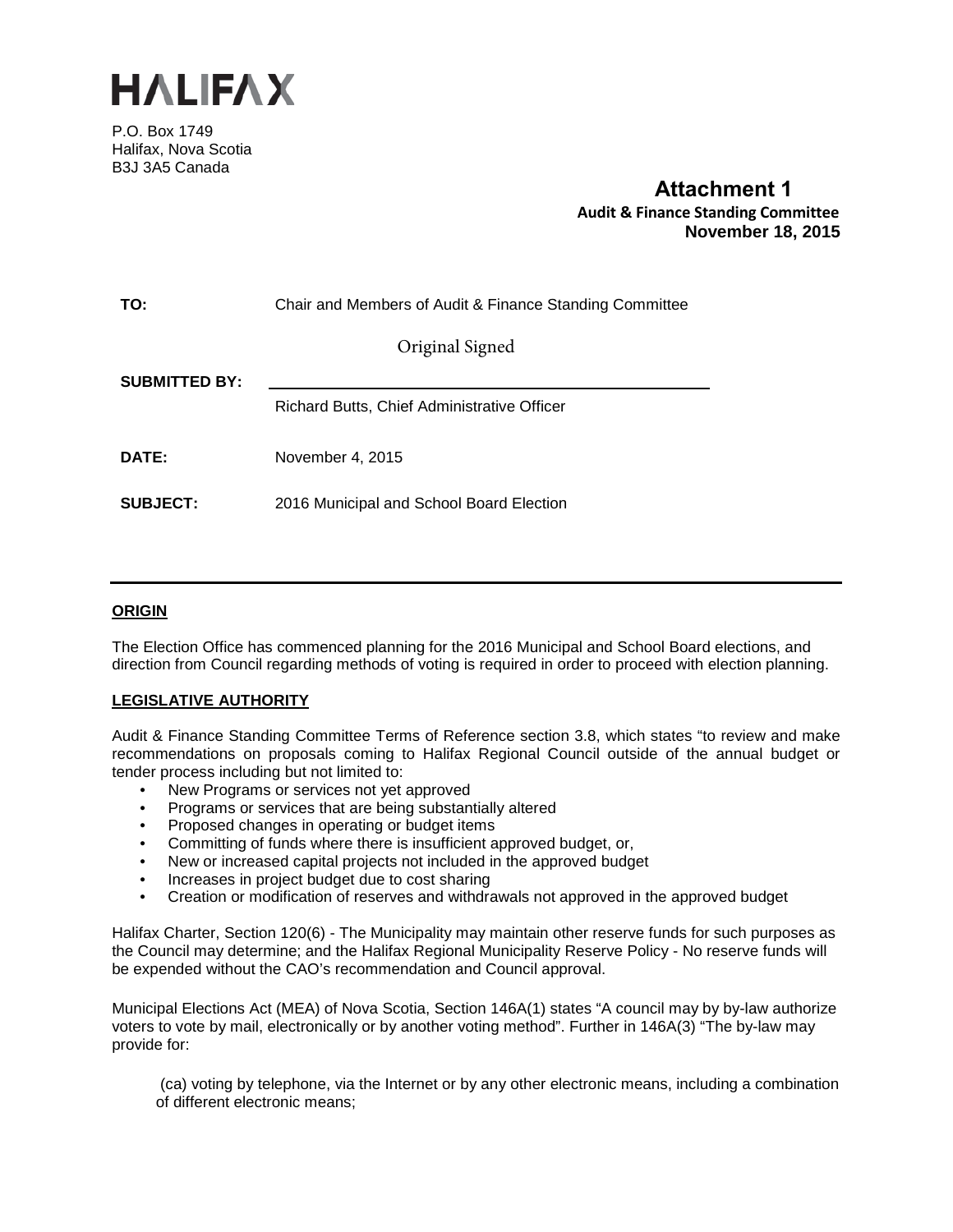(cc) additional hours and dates for voting at an advance poll, including permitting voting twentyfour hours per day over a period of days"

Municipal Elections Act (MEA) of Nova Scotia, Section 30(1) – "By the fifteenth day of April in a regular election year, the council may, by resolution, provide that the returning officer (c) use any permanent register of electors established and maintained for use in a federal or provincial election"

Municipal Elections Act (MEA), Section 4(1) "The council shall appoint a returning officer, who may be the clerk, another municipal employee or another person who is not a municipal employee, to conduct all regular and special elections required under this Act."

Municipal Elections Act (MEA) of Nova Scotia, Section 114(4) stipulates"An advance poll shall be held on

(a) Tuesday, the fourth day before ordinary polling day; and

(b) one other day fixed by council, by resolution, which shall be either Thursday, the ninth day before ordinary polling day or Saturday, the seventh day before ordinary polling day"

Council may opt to delegate the authority to fix the  $2^{nd}$  advance poll dates to the returning officer as per Section 114(4A) of the MEA.

Municipal Elections Act (MEA), Section 4(1C) - "The council may delegate its powers of appointment (*of Returning Officer and Assistant Returning Officer*) pursuant to this Section to the clerk or chief administrative officer."

Municipal Election Act (MEA), Section 139(1A) "The council may delegate its authority to make, revise and amend the tariff of fees and expenses and provide for a method of rendering and verifying accounts for payment pursuant to subsection (1) to the clerk or chief administrative officer."

Municipal Election Act (MEA), Section 139(3) All reasonable and necessary fees and expenses incurred under this Act shall be paid by the clerk out of the funds of the municipality upon the production of proper accounts, within the limits specified in the tariff or specially authorized by council, and such sums shall be sums required for the ordinary lawful purposes of the municipality. *R.S., c. 300, s. 139; 2011, c. 68, s. 20.*

#### **RECOMMENDATION**

It is recommended that the Audit & Finance Standing Committee recommend that Regional Council:

- 1. Authorize the withdrawal from Q313 Municipal Elections Reserve to fund municipal and school board election expenses incurred in A125 Elections. Withdrawal amounts not to exceed \$2,200,000.
- 2. Refer the recommendations in regard to the conduct of the 2016 Municipal and School Board elections to Regional Council for their consideration: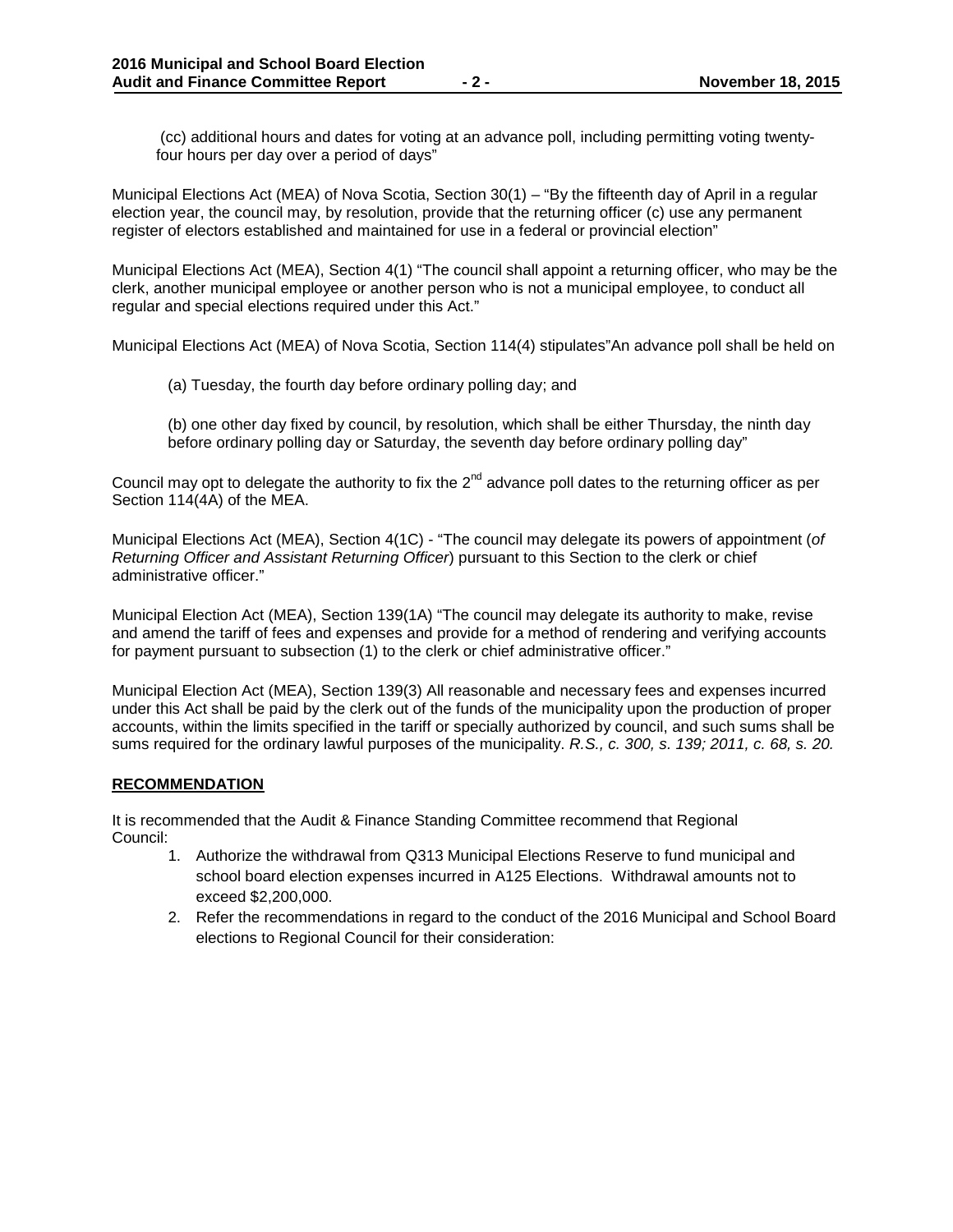It is recommended that Halifax Regional Council:

1. Adopt Option 1, as outlined in Appendix A of this report, as the method of voting in the 2016 Municipal and School Board Elections, which is to utilize both e-voting and in-person polls for a shorter period of time during the entire period of advanced polling and retain in-person polls with paper ballots only on Election Day.

Direct the use of the provincial electors' list for the purpose of conducting the 2016 municipal and school board elections with the Halifax Regional Municipality, effective January 2, 2016.

- 2. Appoint the proponent, as outlined in the private and confidential staff report to be provided to Regional Council, as Returning Officer for the 2016 Municipal and School Board Elections in the Halifax Regional Municipality effective January 2, 2016.
- 3. Delegate duties and responsibilities as provided for under the Municipal Elections Act as follows:
	- a. To the Returning Officer: Set the date for the second day of advanced polls
	- b. To the Municipal Clerk: Appoint Assistant Returning Officer (s) as required
	- c. To the Municipal Clerk: Make, revise and amend the tariff of fees and expenses and provide for the method of rendering and verifying accounts for payment.

#### **BACKGROUND**

Section 146A of the Municipal Elections Act (MEA) provides Regional Council with the legislative authority to select the method and system of voting. Council's role is to approve voting method(s), the election budget, and election by-law (if required for electronic voting) and the method use to prepare the voters list (enumeration or use of the provincial voters' list). In accordance with the Act Regional Council is also responsible for appointment of the Returning Officer.

In accordance with the MEA, the Returning Officer is responsible for all matters related to the conduct of the election including, setting the dates of advanced voting and voting procedures, division and location of polls and any other matters that ensure voting is conducted and reported in a fair and accurate manner and in compliance with the legislation.

#### Authorities

Under the MEA Regional Council may delegate to the Clerk (or CAO) the oversight of administrative matters related to the election such as the appointment of Assistant Returning Officer/s and the setting the table of rates of pay (for election workers) and administration of payment. This delegation has been of previous practise of Regional Council. In addition, the Returning Officer is generally delegated to set the date for-the  $2^{nd}$  day of advanced voting.

#### Use of the Provincial List of Electors

The municipality has used the provincial list of electors for conducting municipal and school since amalgamation. The provincial electors list provides the starting point for the municipal electors list and goes through both a series of verifications and a voter revisions period to ensure the list of electors is as accurate as possible.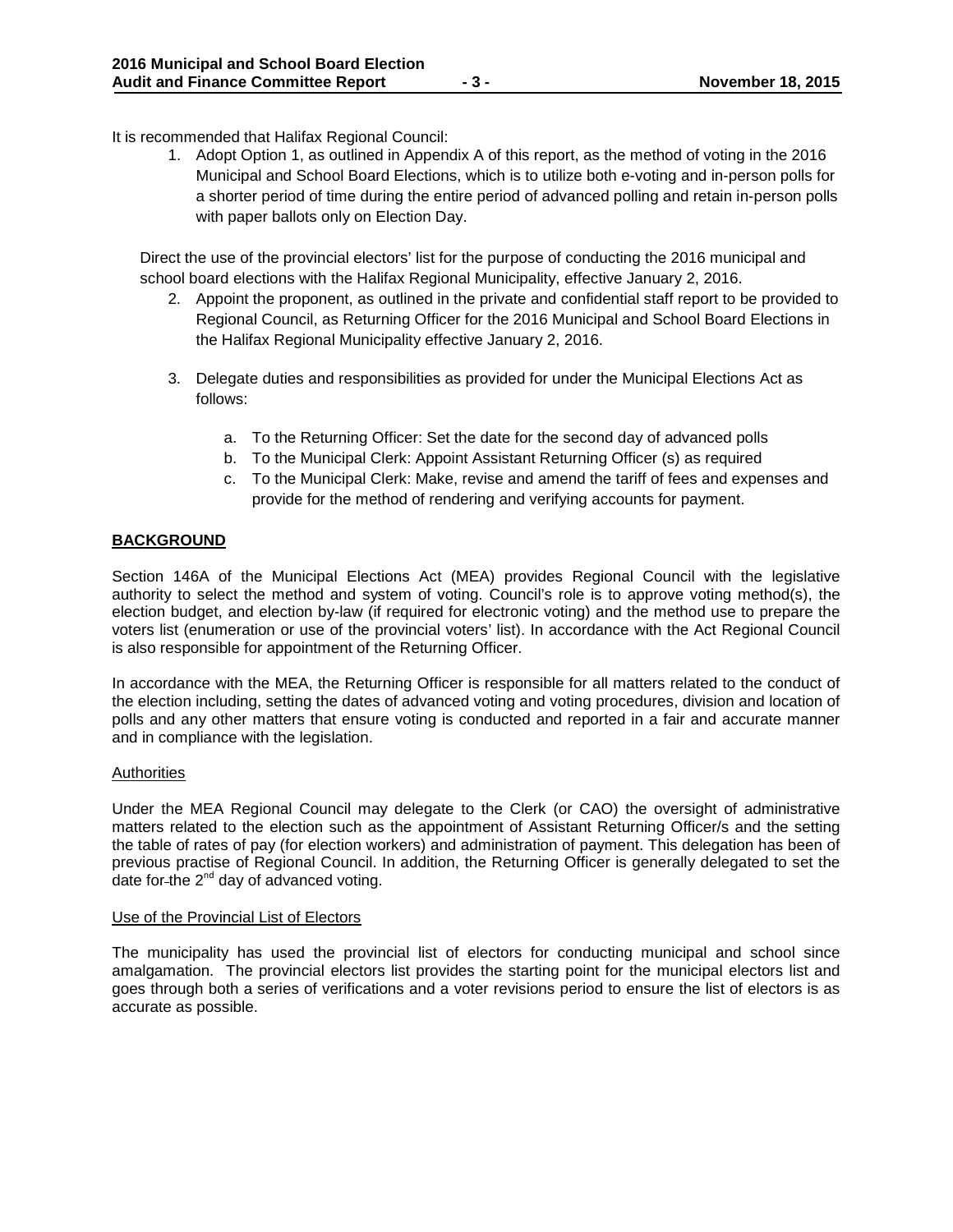#### Appointment of Returning Officer

The Act outlines that the Returning Officer may be: the municipal clerk, another municipal employee or another person appointed by Regional Council. All three (3) approaches have been used in the delivery of municipality and school board elections in Nova Scotia.

#### Method(s) of Voting

Prior to 2008 the municipality conducted the election through the use of in-person paper ballots during two (2) days of advanced voting and on polling day (Election Day).

In 2007, following extensive discussion, Regional Council directed that electronic (internet & telephone voting) be introduced in the 2008 municipal and school board elections.

A description of the voting methods and voter participation rates from previous municipal and school Board elections since 2008 is outlined in the table below:

| <b>Election</b>                                    | <b>Format</b>                                                                                                                                                                                                                                                                                                                                 | <b>Results</b>                                                                                                                                                                                                                 |
|----------------------------------------------------|-----------------------------------------------------------------------------------------------------------------------------------------------------------------------------------------------------------------------------------------------------------------------------------------------------------------------------------------------|--------------------------------------------------------------------------------------------------------------------------------------------------------------------------------------------------------------------------------|
| 2008 Municipal and<br><b>School Board Election</b> | Electronic Voting available for 4 days<br>$\bullet$<br>prior to the beginning of the<br><b>Advanced Poll</b><br>In person advanced polls with<br>$\bullet$<br>tradition paper ballots conducted for<br>two (2) advanced polling days with no<br>reduction in the number of advanced<br>in-person polls<br>In person with traditional paper on | 36.2% overall voter participation<br>$\bullet$<br>28.4% of voters cast votes<br>electronically<br>The largest number of electors were<br>age 40-79 (76.35% of votes cast);<br>11.8% of these votes were cast<br>electronically |
|                                                    | <b>Election Day</b>                                                                                                                                                                                                                                                                                                                           |                                                                                                                                                                                                                                |
| 2009 District 06 Special<br>Election               | Electronic Voting available from 1 <sup>st</sup><br>$\bullet$<br>day of advanced polls through close<br>of poll on election day<br>Both electronic and paper ballots<br>available at advanced Polls and<br>election day<br>1 in-person polling location only                                                                                  | 35.2% overall voter participation<br>74.2% of voters cast their vote<br>electronically<br>The largest turnout of electors were<br>ages 40-89 (69.37% of votes cast);<br>45.06% of these votes were cast                        |
| 2012 Municipal and<br><b>School Board Election</b> | Electronic Voting only available<br>$\bullet$<br>through 13 days of advance polls<br>In person paper ballots only available<br>at election day<br>37.5% reduction in number of<br>election day in-person polling<br>locations from 2008                                                                                                       | electronically<br>36.93 % overall voter participation<br>$\bullet$<br>60.18% of voters cast their vote<br>electronically                                                                                                       |

In addition, electronic voting has been in place for Ontario municipal and school board elections since 2002 and in a number of other national jurisdictions since 2000. With appropriate implementation and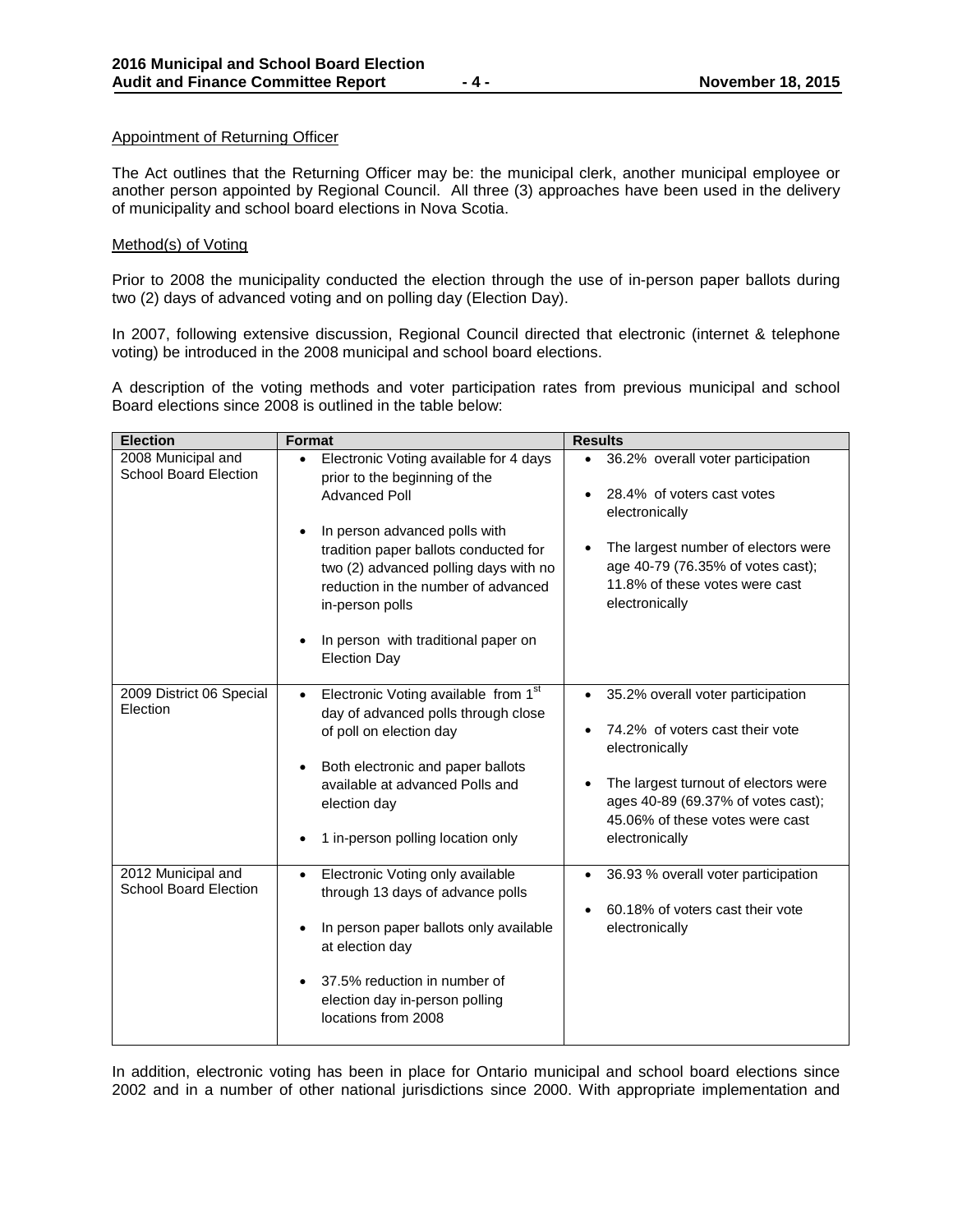electoral oversight, electronic voting has proven to be a well-received method of conducting municipal and school board elections in both Nova Scotia and Ontario.

#### Election Reserve

The Election reserve (Q313) was established following the 2000 Municipal and School Board elections in recognition of the requirement for the municipality to provide stable and regular funding of elections and to even-out the expenditures which occur every four (4) years. The election reserve is funded through an annual contribution from the operating budget and by the payment received from the Department of Education for the conduct of the school board elections.

#### **DISCUSSION**

#### Authorities

It is recommended in regard to the administration of the election that Halifax Regional Council delegate the authorities provided for under sections 4(1C), 114(4)(b), 139(1A) and 139(3) of the Municipal Elections Act.

- To the Returning Officer: Set the date for the second day of advanced polls
- To the Municipal Clerk: Appoint Assistant Returning Officer (s) as required
- To the Municipal Clerk: Make, revise and amend the tariff of fees and expenses and provide for the method of rendering and verifying accounts for payment.

Setting the period for advanced electronic voting is done through the By-law A-400 – Alternative Voting By-law and will be considered by Council during the By-law process.

#### Method(s) of Voting

The Election Office has undertaken a review of the previous voting methods (as outlined above) as well as conducting a review of the 2013 Ontario municipal elections and a public consultation carried out in April of this year. Following that review a number of options for the voting approach and methods were considered in more detail:

In summary the options examined were:

- 1) To conduct the election in a manner similar to 2012 using electronic voting only for the advanced voting period and In person paper ballots only on polling day.
- 2) To modify the use of electronic voting in some manner and continue with in person paper ballots only on polling day. Based on the feedback provided, two (2) options for modification were considered:
	- a. To continue to use electronic voting during advanced voting, but for a shorter period of time, and to ADD a limited number of In-person advanced polls.
	- b. To continue to use electronic voting but require a three (3) part verification of voters and registration for participation in electronic voting and ADD in–person advanced polls.
- 3) To return to in-person polls only for both advanced voting and polling day and address the issues of accessibility and convenience by ADDING a number of in-person options such as "vote anywhere " during advanced polls and extended advanced voting days, similar to the approach taken by both Elections Nova Scotia and Elections Canada during the most recent elections.

A more detailed overview of the options, including costs, is provided as Attachment A of this report. The option of continuing electronic voting through to ordinary polling day was considered but is not presented as, due to the size of the municipality and number of polling locations on election day, that approach substantially increases both the costs and risks associated with the conduct of the election and is not recommended for a full municipal and school board election at this time.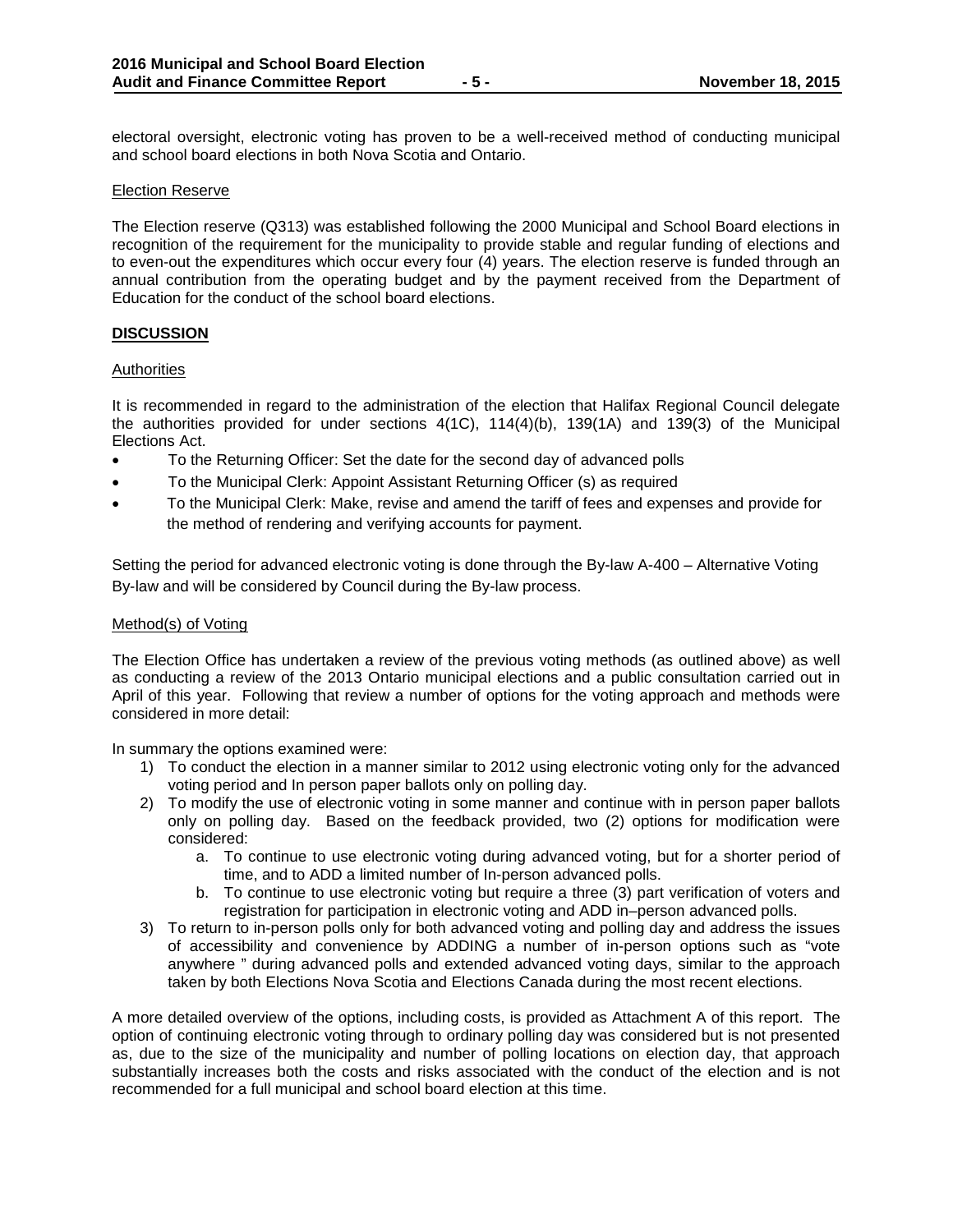In light of the review and analysis staff recommend that:

*Halifax Regional Council adopt Option 1, as outlined in Appendix A of this report, as the*  method of voting in the 2016 Municipal and School Board Elections, which is to utilize both e*voting and in-person polls for a shorter duration during the entire period of advanced polling and retain in-person polls with paper ballots only on Election Day.* 

This option is recommended as it provides access to the most number of voters and aligns closely with principles previously adopted by Regional Council in regard to the conduct of elections which include:

- Security and auditability of the solution  $-$  the integrity of the voting process is paramount
- Alignments with NS regulatory requirements
- Increases voter accessibility (all areas and all demographics in HRM)
- Aligns with experience in other jurisdictions
- Has broad public acceptance
- Provides value for money

Should Council wish to consider other alternatives the Election Office has prepared budget estimates for a number of alternative approaches for delivering the election as provided for in Attachment A of this report. All options provided comply with the legislative requirements for conducting Municipal and School Board Elections and are within the projected 2016 election budget outlined in this report and available within the Municipal Election Reserve (Q313).

#### Use of the Provincial Voters' List

As noted in the background section of this report, the municipality has used the provincial list of electors for conducting municipal and school since amalgamation. The provincial electors list provides the starting point for the municipal electors list and goes through both a series of verifications and a voter revision period prior to use in the municipal and school board elections.

The only other option available to the municipality under the MEA is to conduct a full enumeration. Estimates for conducting an enumeration range from \$1.25 to \$1.6 million with the quality and integrity of any enumeration being solely dependent on field work carried out during an enumeration. Enumeration is estimated to take 3-4 months and would need to be conducted over spring/summer to have the list available for the revisions period required under the MEA, with electors continuing to move during that period.

The municipality has developed a strong working partnership with Elections Nova Scotia (ENS). Elections Nova Scotia's data management plan is well understood by both ICT and the Elections office and any issues or concerns are addressed promptly. It is expected that the provincial electors list will be provided by ENS at the latest date possible (May/June 2016) to ensure the highest degree of accuracy of the list. With the checks, balances and verifications undertaken by the municipality and the voter revisions period provided for under the Act, the Election Office has confidence that the list will be as accurate as possible at the time of the election and is the best, most accurate source of voter information available to the municipality and is provided at no cost under the data sharing agreement with Elections Nova Scotia.

#### Staff therefore recommend that:

*Halifax Regional Council direct the use of the provincial electors' list for the purpose of conducting the 2016 municipal and school board elections with the Halifax Regional Municipality, effective January 2, 2016.*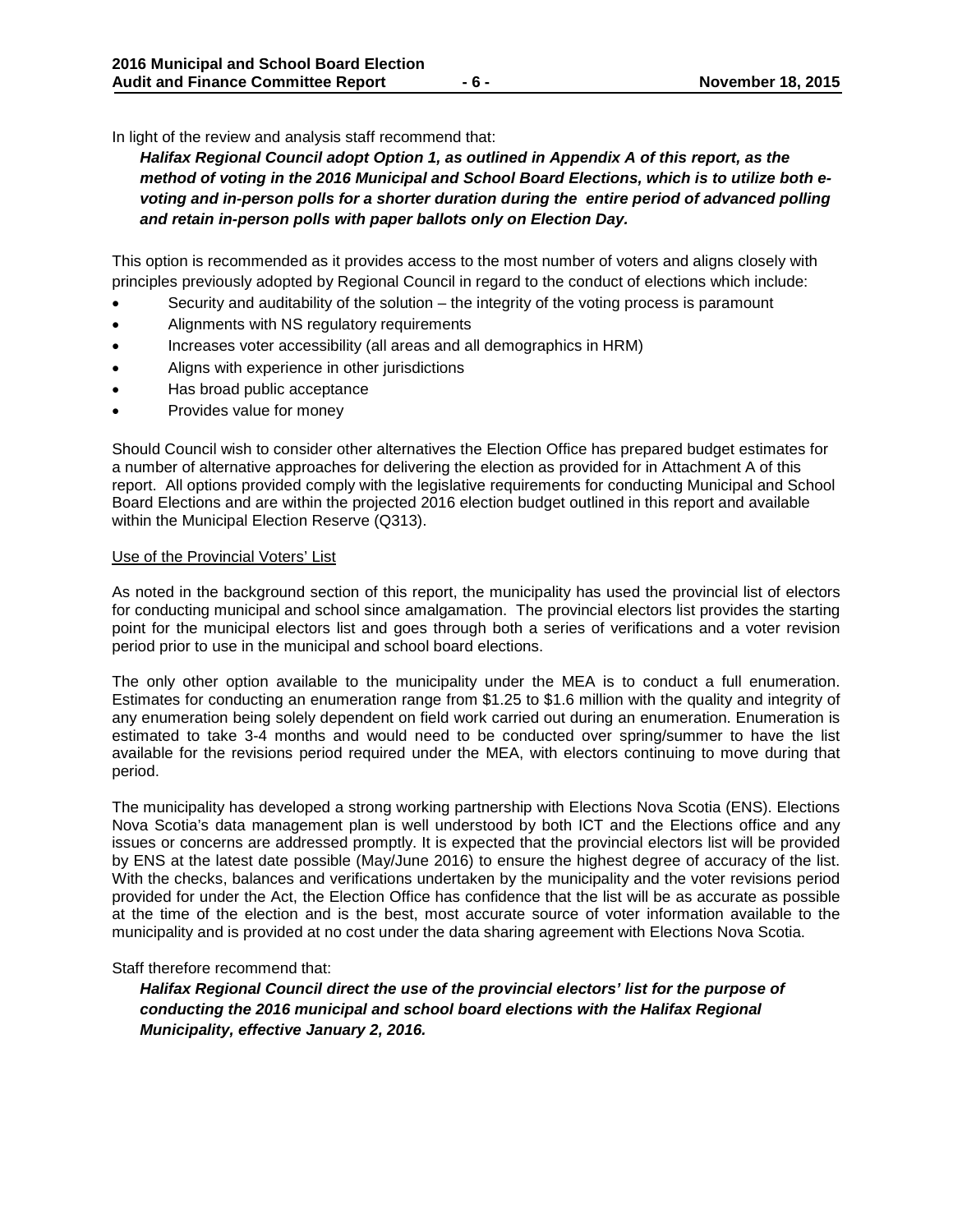#### Appointment of Returning Officer

As noted in the background section of the report, The MEA outlines that the Returning Officer may be: the municipal clerk, another municipal employee or another person appointed by Regional Council. Previously the Municipal Clerk or another employee from the Office of the Municipal Clerk has served as Returning Officer. Careful consideration was given to how best to approach the 2016 election in recognition of both the growing complexity and time requirements associated with conducting the Municipal and School Board elections with twenty-seven (27) different matters, four (4) sets of voter eligibility criteria, in a municipality the size of Prince Edward Island, with nearly half the population of the province and the transition currently taking place in the Office of the Municipal Clerk. In light of those considerations an "Expression of Interest" was put forward to conduct a search for a qualified individual to take on the Legislative Responsibility as Returning Officer for the 2016 Municipal and School Board Elections.

#### It is recommended that:

*Halifax Regional Council appoint the proponent, as outlined in the private and confidential staff report to be provided to Regional Council, as Returning Officer for the 2016 Municipal and School Board Elections in the Halifax Regional Municipality effective January 2, 2016.* 

#### Withdrawal from the Election Reserve

The objectives outlined by Halifax Regional Council for considering electronic voting solutions were:

- Increasing access to voters within HRM (all areas & all demographics in HRM)
- Impacting voter participation rates
- Improved speed of tabulation and reporting
- Value for money in achieving those desired outcomes

Those objectives continue to guide the decisions and priorities of the HRM Elections Office for the general conduct of all municipal and school board elections.

The costs for addressing those principles and conducting an election have increased over the past four (4) elections (2000, 2004, 2008, 2012) primarily driven by:

- a) increased number of electors within the municipality
- b) increases to postage costs,

c) providing increased accessibility to voters

d) complexity and resources required to conduct elections. Specifically:

- Cost of polling locations and staff (advanced & polling day) 25-35% of election costs
- Training of 1,400-1,800 election staff– up to 10% of election cost and increasing.
- Cost of producing and mailing voter notification letters- 20% of election costs and growing (estimated 327,615 eligible electors in 2016 - an increase of 37.5%)
- Voter communication/advertising- legislatively required and informational advertising to inform the electorate – 5-10% of Election costs
- Increasing voter access/accessibility whether through electronic voting, "vote anywhere" or other means – 20-28% of election costs

In addition, as demonstrated in the 2012 elections, expectations regarding the speed of election reporting are high and, as noted in the 2012 Election review report, improvements were necessary. The Election Office has addressed this through the rebuild of the HRM Election System. In collaboration with Elections Nova Scotia, ICT and outside partners the Elections Office have built and will be implementing a system by which results can be directly reported and overseen by the Supervising Deputy Returning Officers from the polling locations on hand-held devices, and transmitted directly to the election office for verification and posting. The system has been very well received during user acceptance testing and will be fully field tested during the upcoming Special Election. In addition, a robust backup and contingency plan will also be in place. These systems come at a cost. These costs reflect and support the important electoral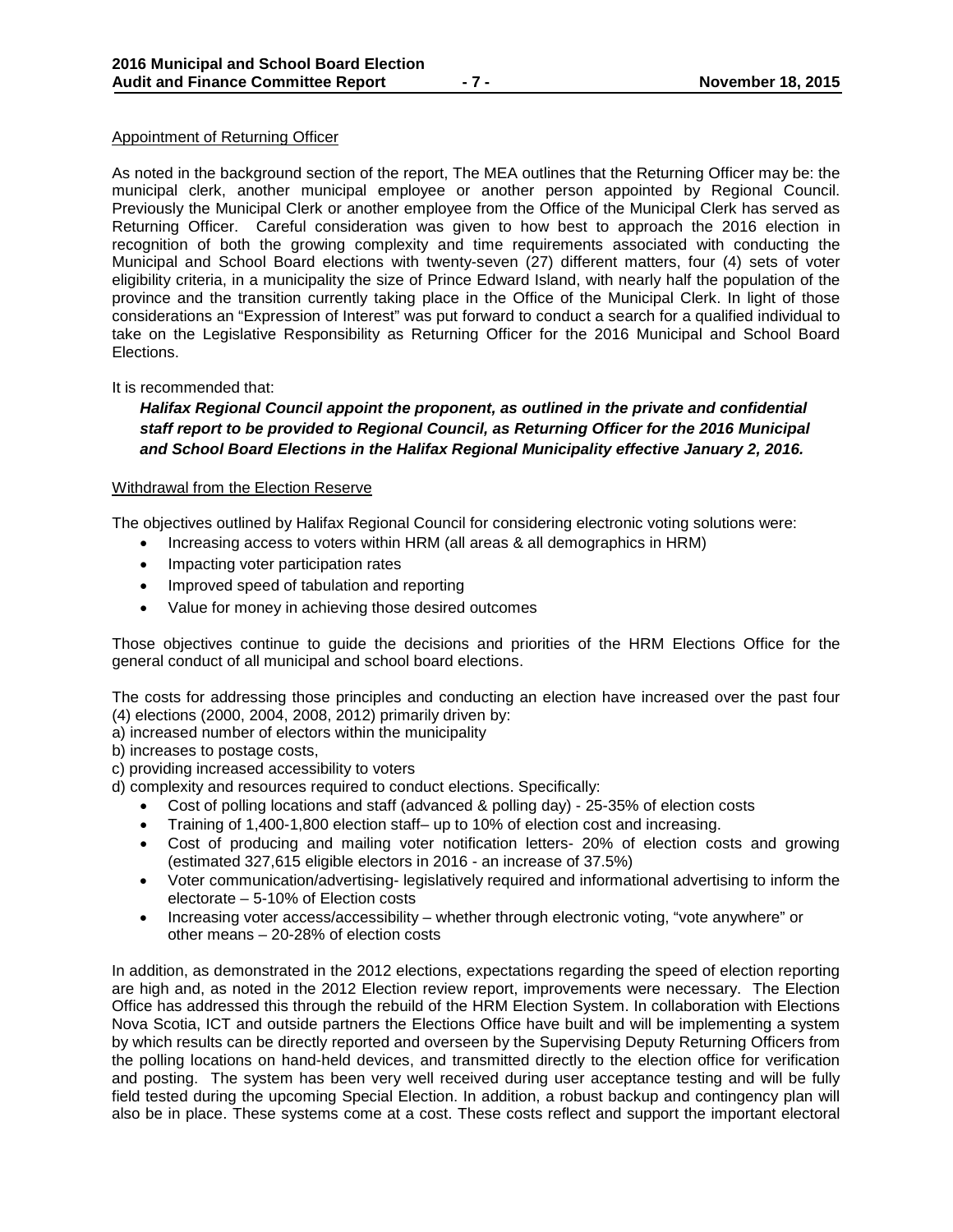principles and objectives outlined above.

In light of these principles, objectives and expectations the budget for conducting the 2016 Municipal and School Board Elections, regardless of the approach to voting methods directed by Regional Council, is projected to be \$2.2 million dollars or \$6.70 per eligible voter.

The 2016 budget represents an increase of 37.5% over the 2012 election budget of \$1.6 million. The projected cost per voter for conducting municipal and school board elections in Halifax, with a larger number of events, candidates and reporting requirements, continues to be lower than the cost per voter associated with conducting both federal and provincial elections.

| Level of Government                 | Cost per Elector | Reference                                       |
|-------------------------------------|------------------|-------------------------------------------------|
| Federal Election (2011)             | \$12.00          | Report of the Chief Electoral Officer of Canada |
|                                     |                  | on the 41st general election of May 2, 2011     |
| Provincial Election (2013)   \$8.71 |                  | Annual Report of the Chief Electoral Officer    |
|                                     |                  | 2013-2014                                       |

As outlined in the financial implications section of this report, there are sufficient funds in the Election Reserve (Q313) to cover the projected budget.

In accordance with the provisions of the Education Act of NS, the municipality is required to be reimbursed by the Department of Education for the costs associated with running the school board elections and negotiations will commence with the Department once a decision is taken in regard to voting methods and budget for the 2016 municipal elections. The municipality received \$500,000 for costs associated with school board elections in 2012 and, with an increased number of voters and budget in 2016; it is the expectation of the Elections Office that costs for conducting school board elections keep pace with those increases.

Cost efficiencies and value for money will be driven through the process. Any areas for savings that do not jeopardize the election process will also be driven through the system. Final election costs will be determined based on a number of factors such as facility rentals and per diem rates for election day staff, number of eligible electors, as well as other factors such as postage rates, and will be within the budget of \$2,200,000.

It is therefore recommended that the Audit and Finance Standing Committee recommend that Halifax Regional Council:

*Authorize the withdrawal from Q313 Municipal Elections Reserve to fund municipal and school board election expenses incurred in A125 Elections. Withdrawal amounts not to exceed \$2,200,000.*

#### **FINANCIAL IMPLICATIONS**

#### **Q313 - Municipal Election Reserve - Financial Summary**

| Projected balance March 31, 2016 (includes approved contribution requests to date) | \$1.577.000    |
|------------------------------------------------------------------------------------|----------------|
| Add: Projected Contributions for 2016/17 (pending council approval)                | 400.000        |
| Add: Anticipated Department of Education payment                                   | 592.000<br>SG. |
| Withdrawal: 2016 Municipal and School Board Election costs                         | \$2,200,000    |
| Projected balance March 31, 2017                                                   | 369,000<br>S.  |

As part of its ongoing review of reserves, Finance will examine the Q313 Municipal Elections Reserve to ensure that its objectives and wording are consistent with 2014-015-ADM (Reserve Funding Strategies).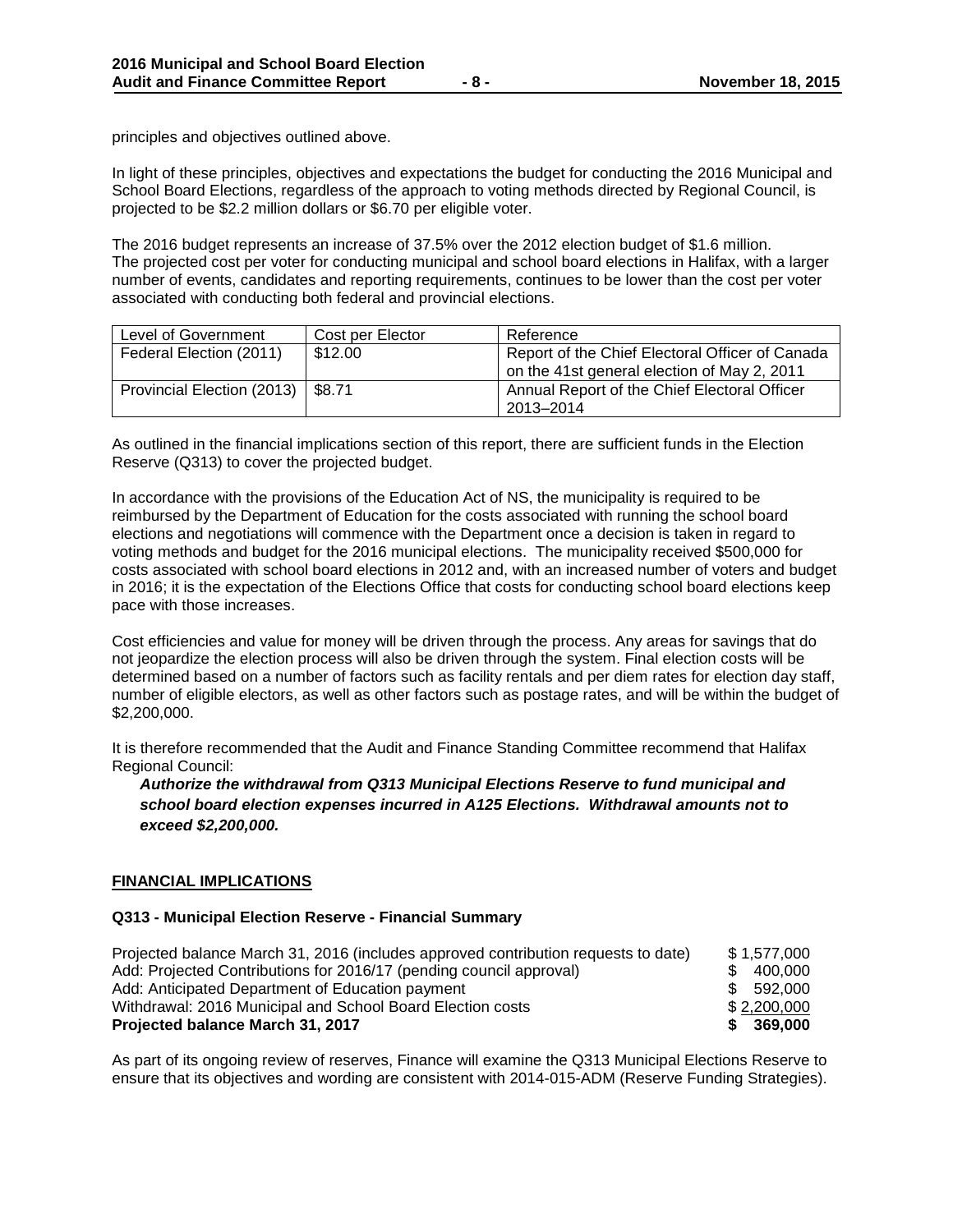#### **COMMUNITY ENGAGEMENT**

During the 2015 Citizen Engagement initiative the election office received input featuring a wide range of topics. All of the suggestions were considered and the following table outlines some of the changes we are making:

| <b>Suggestion</b>                                                                                     | <b>Action</b>                                                                                                                                                                                                                                                                                                         |  |  |
|-------------------------------------------------------------------------------------------------------|-----------------------------------------------------------------------------------------------------------------------------------------------------------------------------------------------------------------------------------------------------------------------------------------------------------------------|--|--|
| Reach People Where They Are                                                                           | Stronger communication with residents using<br>$\bullet$<br>traditional and non-traditional avenues<br>More voting options during Advance Voting<br>$\bullet$<br>Polling Stations in high traffic areas<br>$\circ$<br>Continue to offer e-voting<br>$\circ$<br>Offer Vote Anywhere for in-person<br>$\circ$<br>voting |  |  |
| More Informal Conversations with Voters,<br>Potential Candidates & other Interested<br><b>Parties</b> | Increase activity on Social Media<br>$\bullet$<br>Attend Community Group meetings to listen and<br>٠<br>answer questions<br>Provide the public with more channels to ask<br>٠<br>questions and find information on the election                                                                                       |  |  |
| Engage People in Tangible Ways Whether<br>or Not They Can Vote                                        | <b>Hiring Election Staff</b><br>$\bullet$<br>Require 1500 staff members to work at<br>$\circ$<br>polls<br>Does not need to be voting age. We<br>$\circ$<br>employ staff aged 16 years +<br>Does not require Canadian Citizenship<br>$\circ$<br>to work.                                                               |  |  |

#### **ALTERNATIVES**

Council may direct methods that comply with the Municipal Elections Act for delivering a Municipal and School Board Election.

Alternative Options 2-4 are outlined in Appendix A of this report.

These are not the recommended alternatives as they either decrease convenience/access to voters or increase risk to conducting an election.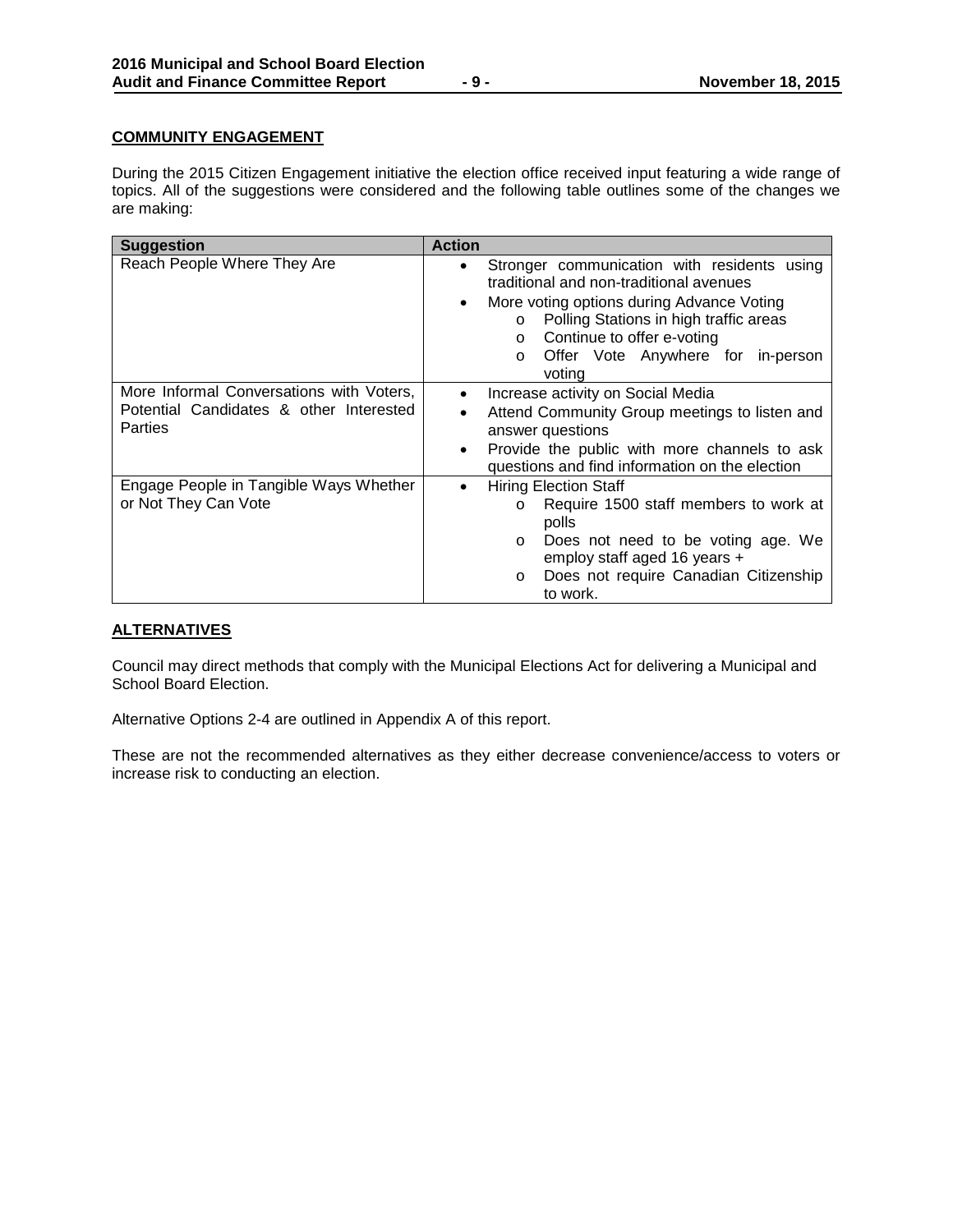#### **ATTACHMENTS**

Appendix A – Voting Method Option Descriptions

A copy of this report can be obtained online at http://www.halifax.ca/council/agendasc/cagenda.php then choose the appropriate meeting date, or by contacting the Office of the Municipal Clerk at 902.490.4210, or Fax 902.490.4208. Report Prepared by: Lori McKinnon, Election Coordinator, 902.490.6810 Report Approved by: Cathy Mellett, Municipal Clerk, 902.490.6546 Financial Approval by: Bruce Fisher on behalf of Amanda Whitewood, Director of Finance & ICT/CFO, 902.490.6308 Original Signed Original Signed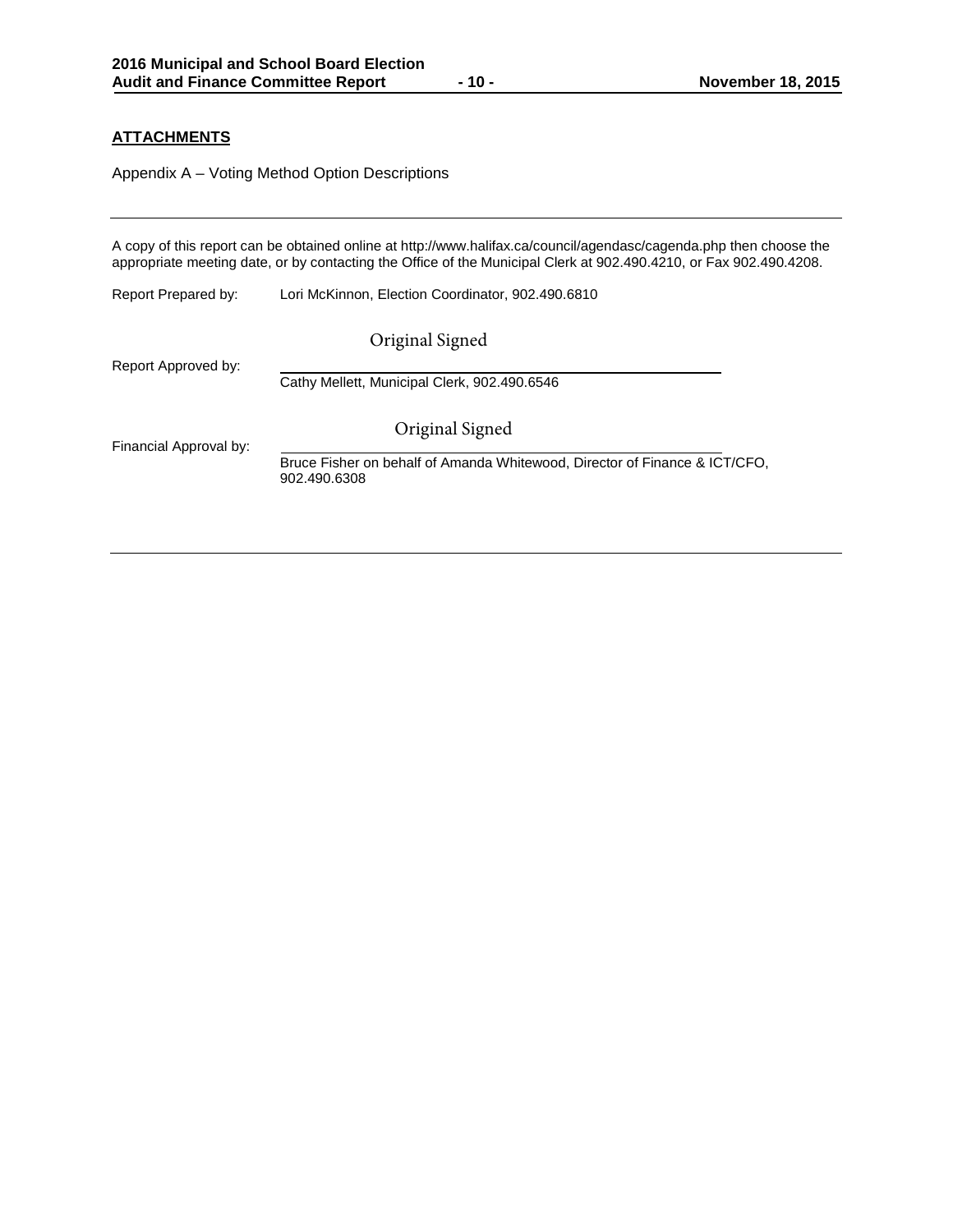| <b>Description</b>                                                                                                                                                                                            |                                                                                                                                                                                                                                    | <b>Comments</b>                                                                                                 | <b>Opportunities</b>                                                                                                                                                                                                                                                                                                                                                                                    |
|---------------------------------------------------------------------------------------------------------------------------------------------------------------------------------------------------------------|------------------------------------------------------------------------------------------------------------------------------------------------------------------------------------------------------------------------------------|-----------------------------------------------------------------------------------------------------------------|---------------------------------------------------------------------------------------------------------------------------------------------------------------------------------------------------------------------------------------------------------------------------------------------------------------------------------------------------------------------------------------------------------|
|                                                                                                                                                                                                               |                                                                                                                                                                                                                                    | <b>RECOMMENDED</b>                                                                                              |                                                                                                                                                                                                                                                                                                                                                                                                         |
| <b>OPTION 1</b><br><b>BOTH</b><br>Electronic<br>voting and<br>in-person <sup>1</sup><br>polls for<br>the entire<br>period of<br>advanced<br>polls<br>Paper<br><b>ONLY</b> for<br><b>Election</b><br>Day Polls | Advanced voting will be BOTH<br>in person paper ballots and<br>Electronic voting<br>Advance Electronic Poll will be<br>for a shorter period of time<br>than 2012 (6 days)<br>In person Paper Ballot only on<br><b>Election Day</b> | Polling location staff required: 1400<br>$\bullet$<br><b>Plus</b><br>Projected Budget: \$2,200,000<br>$\bullet$ | Offers the greatest voting access to<br>electors<br>Municipal voters have familiarity with<br>the Electronic voting methods and<br>use them.<br>Recognizes challenges in recruiting<br>& training larger numbers of election<br>workers<br>Electronic voting provides<br>opportunity for those who may not<br>otherwise be able, to cast their ballot<br>independently using tools familiar to<br>them. |

 $1$  In-person poll refers to voters casting a paper ballot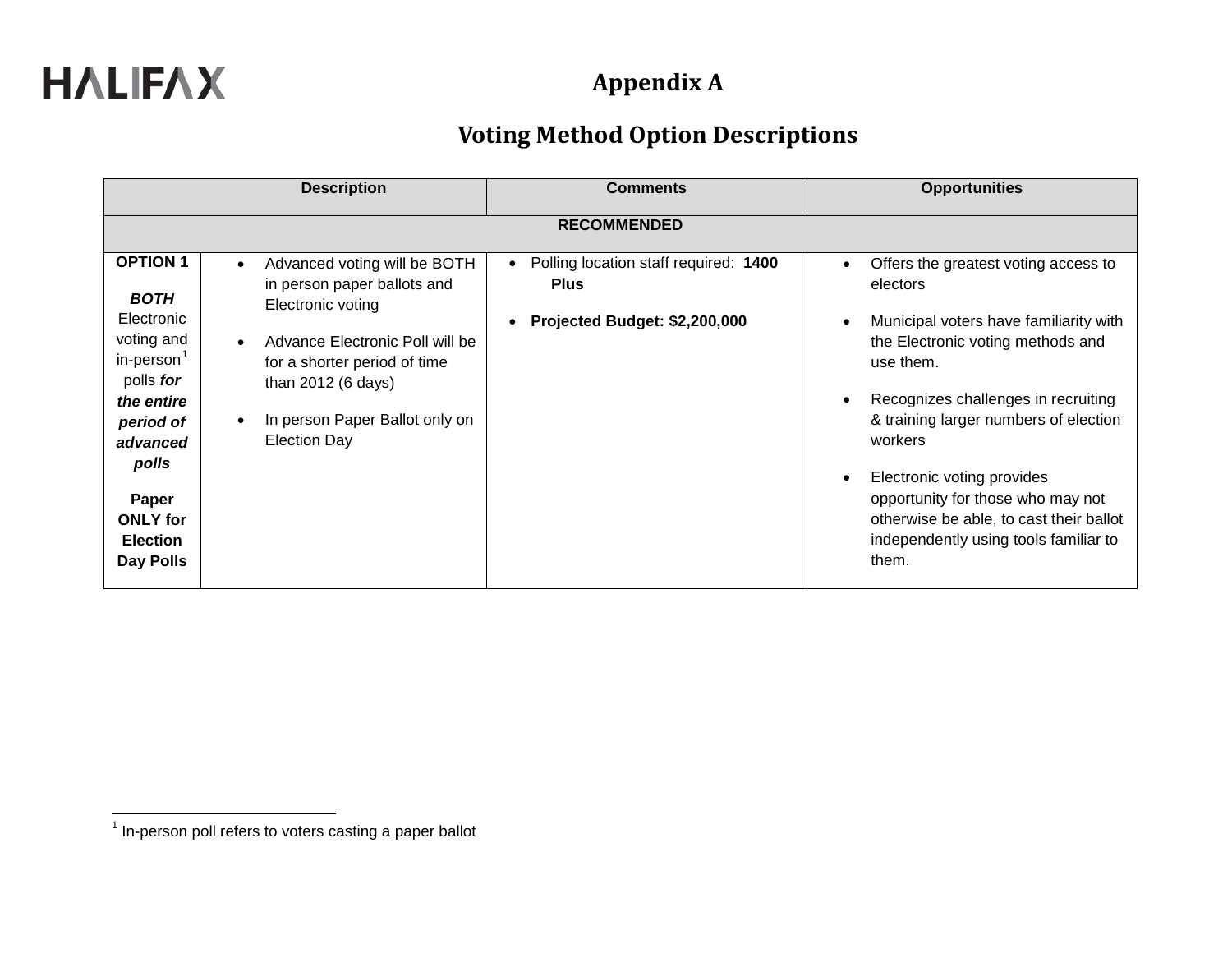| <b>Description</b>                                                                                  |                                                                                                                                                                  | <b>Comments</b>                                                                                                                                                                         | <b>Opportunities</b>                                                                                                                                                                                             |
|-----------------------------------------------------------------------------------------------------|------------------------------------------------------------------------------------------------------------------------------------------------------------------|-----------------------------------------------------------------------------------------------------------------------------------------------------------------------------------------|------------------------------------------------------------------------------------------------------------------------------------------------------------------------------------------------------------------|
|                                                                                                     |                                                                                                                                                                  | <b>ALTERNATIVES</b>                                                                                                                                                                     |                                                                                                                                                                                                                  |
| <b>OPTION 2</b><br><b>Electronic</b><br>voting<br><b>ONLY</b> for<br><b>Advance</b><br><b>Polls</b> | Advanced voting Electronic<br>ONLY for a shorter period of<br>time than $2012$ (6 days)<br>In person Paper Ballot<br>Advance Polls NOT offered<br>(same as 2012) | Assumption: 60% of voters will use<br>$\bullet$<br>electronic voting<br>Polling location staff required: 1400<br>$\bullet$<br><b>Plus</b><br>Projected Budget: \$2,200,000<br>$\bullet$ | Municipal voters have familiarity with<br>the alternative voting methods and<br>use them.<br>Electronic Voting was the preferred<br>method of voting in 2012<br>Recognizes challenges in recruiting              |
| Paper<br><b>ONLY</b> for<br><b>Election</b><br>Day Polls                                            | In person Paper Ballot ONLY<br>on Election Day                                                                                                                   |                                                                                                                                                                                         | & training larger numbers of election<br>workers<br>Electronic voting provides<br>opportunity for those who may not<br>otherwise be able, to cast their ballot<br>independently using tools familiar to<br>them. |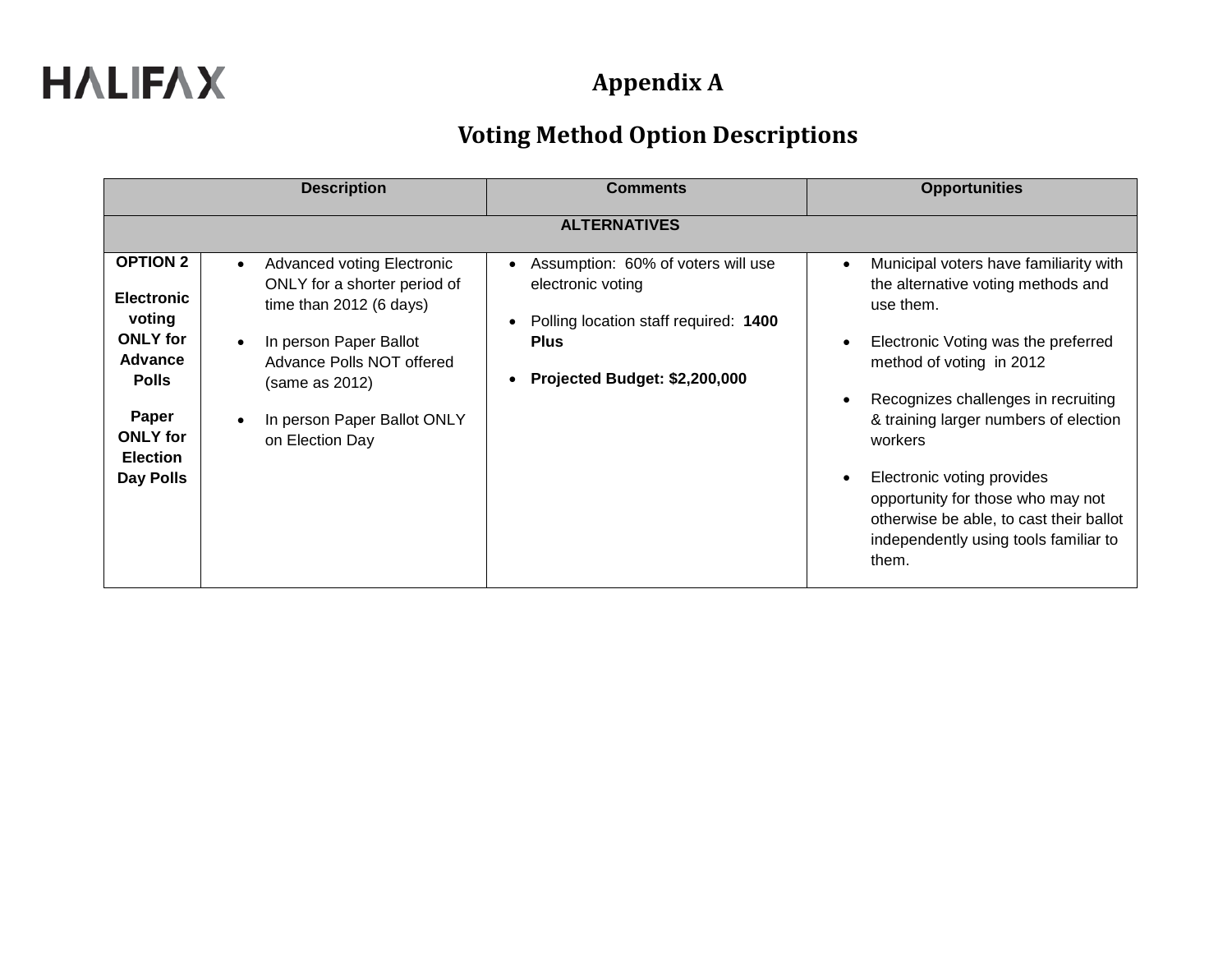|                                                                                                                                                                                                                                                                                             | <b>Description</b>                                                                                                                                                                                                                                                                                                                                                                         | <b>Comments</b>                                                                                                                                                                                                                                                                                                                                                        | <b>Opportunities</b>                                                                                                                                                                                                                                                                                                                                 |
|---------------------------------------------------------------------------------------------------------------------------------------------------------------------------------------------------------------------------------------------------------------------------------------------|--------------------------------------------------------------------------------------------------------------------------------------------------------------------------------------------------------------------------------------------------------------------------------------------------------------------------------------------------------------------------------------------|------------------------------------------------------------------------------------------------------------------------------------------------------------------------------------------------------------------------------------------------------------------------------------------------------------------------------------------------------------------------|------------------------------------------------------------------------------------------------------------------------------------------------------------------------------------------------------------------------------------------------------------------------------------------------------------------------------------------------------|
|                                                                                                                                                                                                                                                                                             |                                                                                                                                                                                                                                                                                                                                                                                            | <b>ALTERNATIVES</b>                                                                                                                                                                                                                                                                                                                                                    |                                                                                                                                                                                                                                                                                                                                                      |
| <b>OPTION 3</b><br><b>Voters</b><br>must pre-<br>register<br>for<br><b>Electronic</b><br>Voting<br><b>BOTH</b><br>Electronic<br>voting and<br>in-person $2$<br>polls for<br>the entire<br>period of<br>advanced<br>polls<br>Paper<br><b>ONLY</b> for<br><b>Election</b><br><b>Day Polls</b> | Difference over Option 2 is<br>$\bullet$<br>that Voters which wish to vote<br>electronically must pre-register<br>for Electronic Voting<br>(Markham Ont. model)<br><b>Advanced voting Electronic</b><br>ONLY for a shorter period of<br>time than 2012 (6 days)<br>In person Paper Ballot<br>Advance Polls NOT offered<br>(same as 2012)<br>In person Paper Ballot ONLY<br>on Election Day | Adds an additional step to electronic<br>$\bullet$<br>voting choice<br>Assumption: Based on the Markham<br>$\bullet$<br>Ont. Experience participation in<br>electronic voting will drop from current<br>60% to approximately 20% of voters<br>using that method.<br>Polling location staff required: 1400<br><b>Plus</b><br>Projected Budget: \$2,200,000<br>$\bullet$ | Municipal voters have familiarity with<br>the alternative voting methods and<br>use them.<br>Recognizes challenges in recruiting<br>& training larger numbers of election<br>workers<br>Electronic voting provides<br>opportunity for those who may not<br>otherwise be able, to cast their ballot<br>independently using tools familiar to<br>them. |

 $2$  In-person poll refers to voters casting a paper ballot